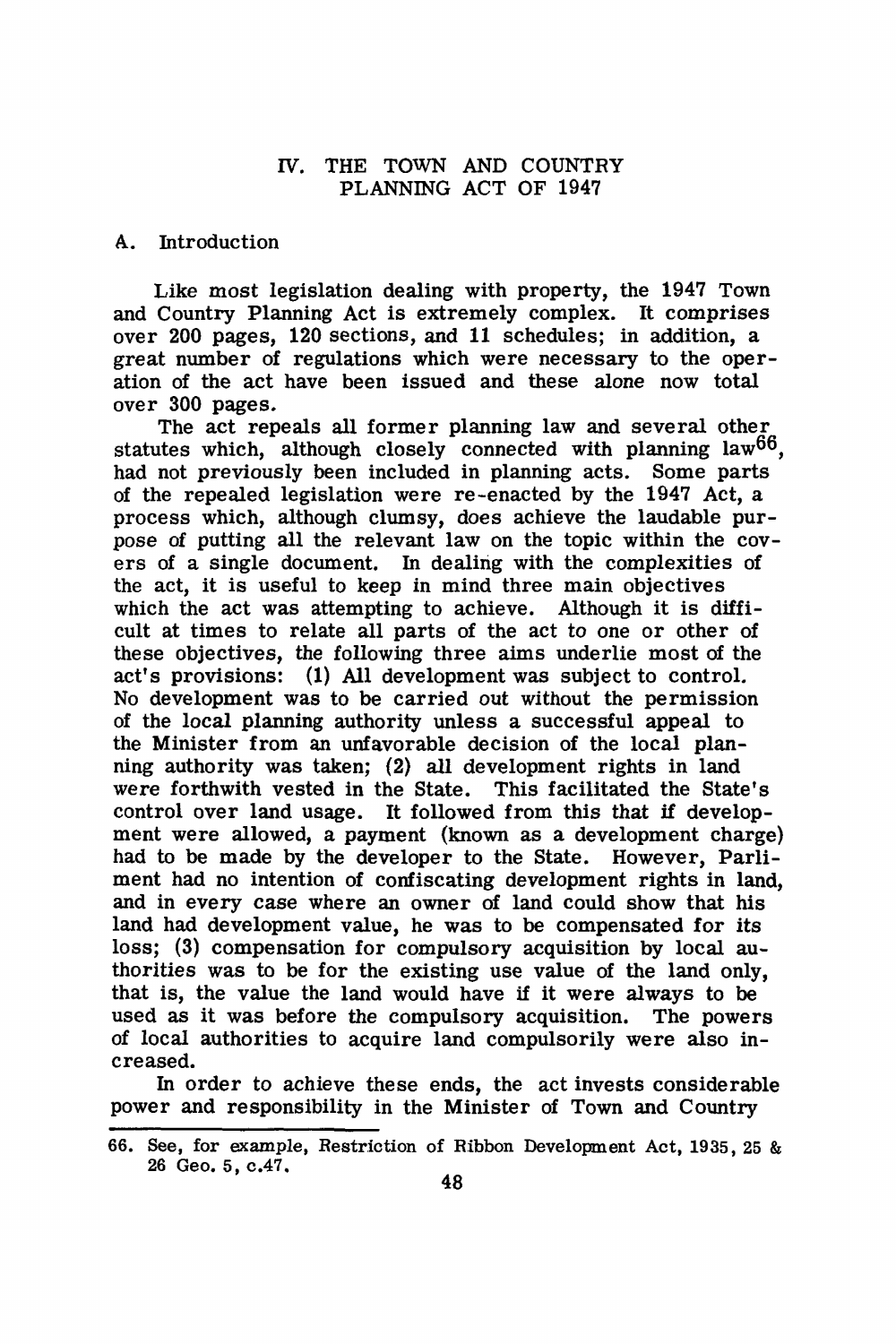# **PLANNING ACT OF 1947 49**

Planning and the Central Land Board. The nature of these two institutions deserves some study, since they are vital to the operation of the Act.

1. The Ministry of Town and Country Planning

Until 1942 the Minister responsible for the implementation of the Town and Country Planning Acts was the Minister of Health. In 1942 the newly created Ministry of Works and Planning took contro!, but the Minister of Town and Country Planning Act, 1943,  $67$  created a new office whose incumbent was to concern himself solely with planning matters. Prior to this time, the Minister responsible for planning had always had some other major function to supervise, and planning was largely a part-time responsibility. The Ministry of Town and Country Planning was created in anticipation of the 1947 Act, which it was clear would require the full-time attention of a Minister. Thus, from obscure beginnings as an irregular off spring of the Ministry of Health, planning rose within the space of thirty years to full departmental status in the government. In 1951 the title of the Minister was again changed to that of Minister of Local Government and Planning; later the same year, the name was again changed-this time to Minister of Housing and Local Government. There can be no doubt that political considerations played some part in this confusing process; in any event, the planning powers possessed by the gentleman who held the office, by whatever name he might be known, were the same throughout the post-1947 period.

The department for which the Minister is responsible is divided into three branches: the headquarters administration in London, the headquarters technical directorate, and the regional organization. The technical staff includes a research group, a staff of town planning experts, and a corps of inspectors whose role is to conduct public hearings upon orders of the Minister. Although the act gives the Minister considerable personal discretion in the exercise of the powers, in practice he usually relies on the advice of his experts. The Minister's main functions are to formulate major policy decisions and to justify the government's planning policy in the House of Commons.

#### 2. The Central Land Board

The Central Land Board was created by the 1947 Act and was charged with the function of assessing and collecting the

<sup>67.</sup> Minister of Town & Country Planning Act, 1943, 6 & 7 Geo. 6, c.5.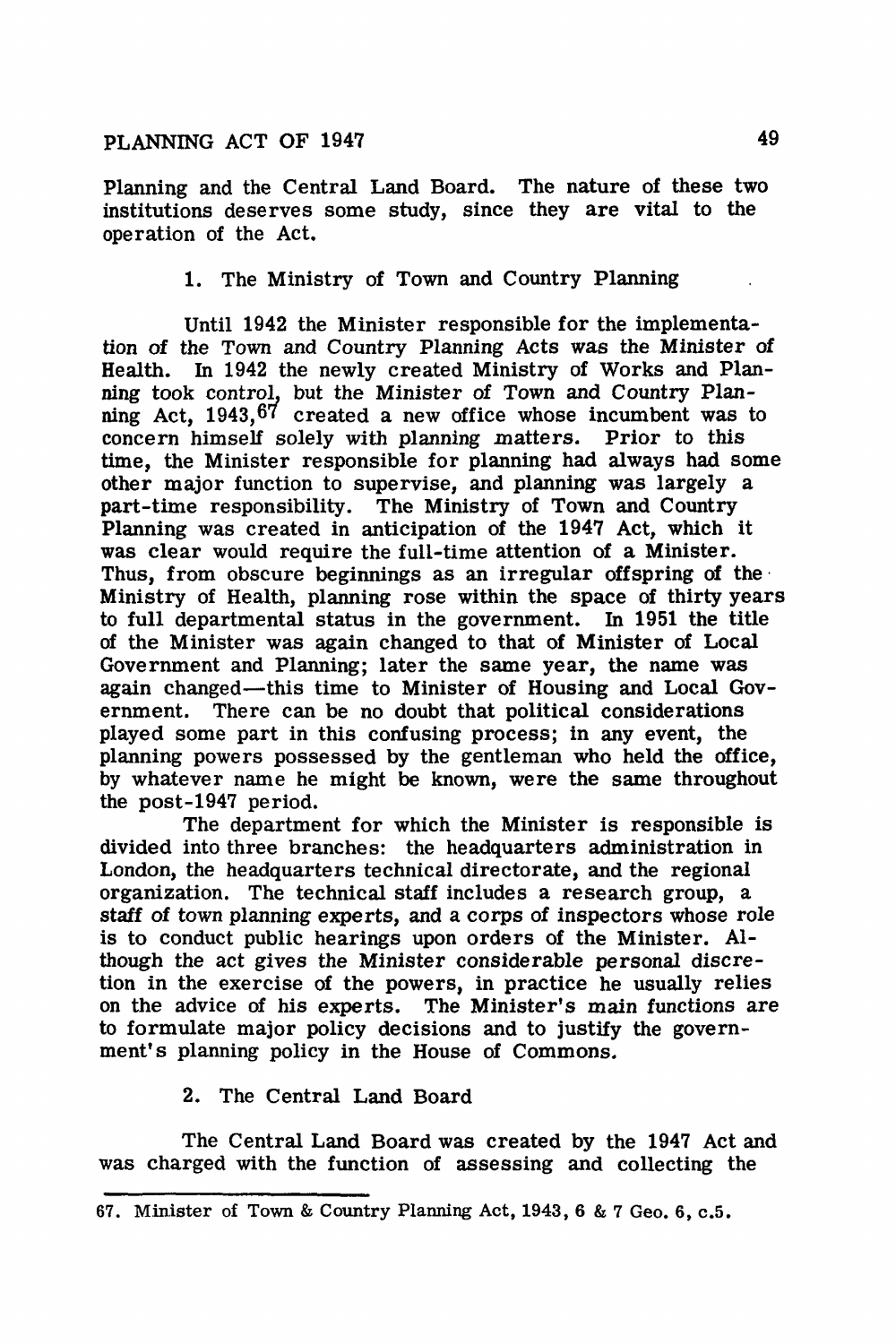development charge levied whenever development was carried out. The Board also administered the fund of government moneys to be paid out to owners of property whose interests had<br>been adversely affected by the operations of the act. It was in been adversely affected by the operations of the act. no way responsible for planning policy, its concerns being purely financial. After the 1954 Town and Country Planning Act its role changed somewhat, but it was still concerned solely with the financial aspects of planning.

# 3. The Act and Local Authorities

The ambitious aim of the 1947 Act to place all land in the country under planning control obviously could not be achieved without the assistance of local authorities. Conceivably the conscription of an army of planners in London and a completely centralized planning program would have been possible, but such a scheme had never been recommended and would have been most unlikely to succeed. Instead, the prime responsibility for planning was placed upon the local authorities. However, the act draws a sharp distinction between local authorities and local planning authorities. Until 1947 such planning as there was had been controlled by the urban and rural district councils and by the boroughs. In other words, the lower tier of local government units had been deciding planning problems. For various reasons, it was decided that this was not a desirable arrangement. First, these councils seldom devoted much time to their work and tended to be rather amateurish in their approach. Their record in using the powers which had previously been conferred upon them was not such as to inspire confidence. Second, they lacked the financial resources necessary to adequate planning; merely in order to fulfill the requirements of the act with regard to the drafting of development plans, the services of a staff of surveyors, valuers, and other experts would be required.

In order to solve these problems, the planning function was transferred by the act to the county councils. These bodies, used as they were to handling the important services (e.g.; education), had the necessary financial support and also were composed of persons whose interest in local government and whose governmental acumen exceeded that of the district councils. This move also reduced the number of planning authorities from **1,441**  to 145, and thus greatly facilitated problems of coordination. The county boroughs still maintain their jurisdiction over planning matters within their boundaries; therefore, the term "local planning authorities" refers to the county councils and the county borough councils.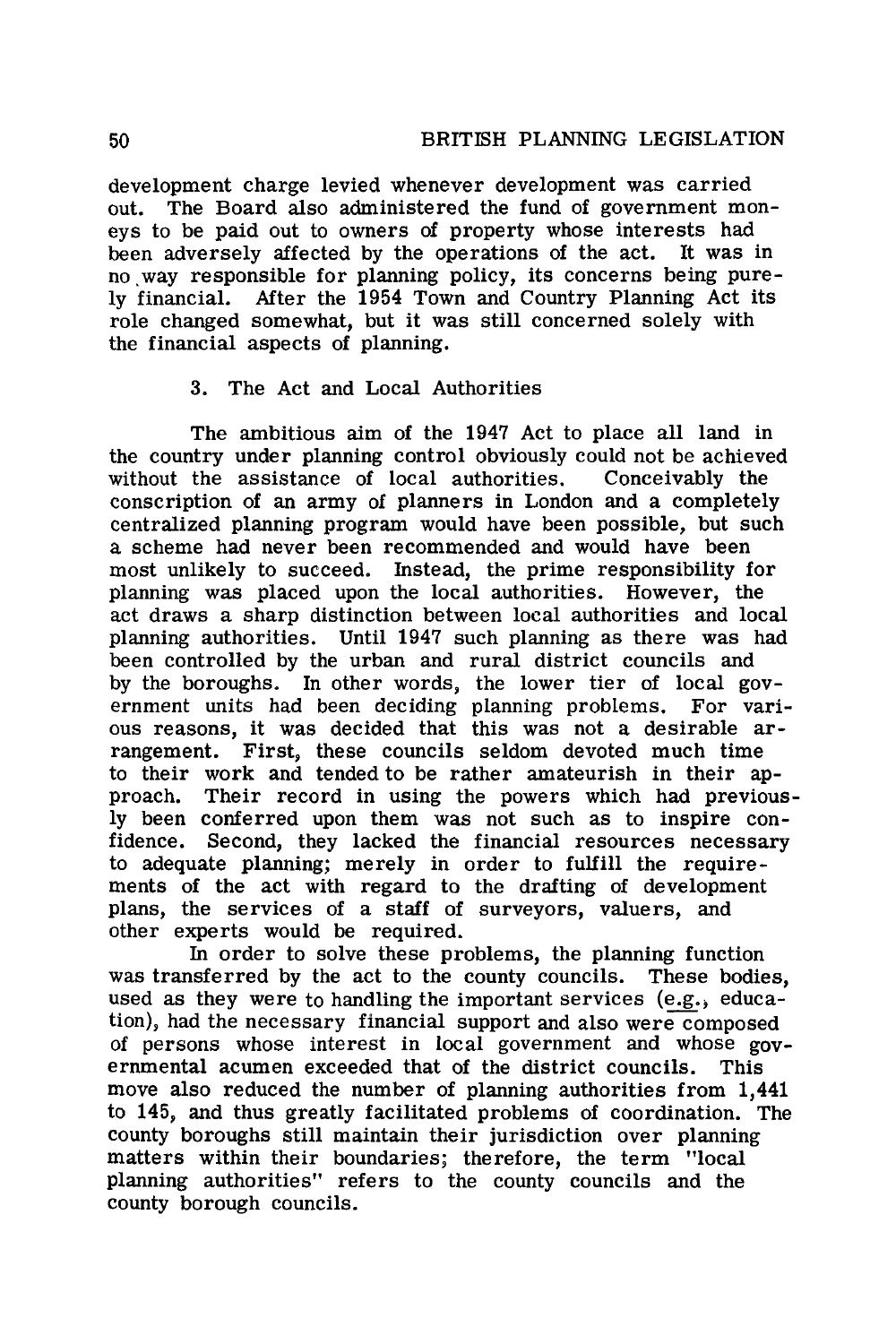The planning function and the various duties assigned to local planning authorities by the act are the responsibility of the council as a whole. But, as in other matters, the function is delegated to a committee of the council. The council in most cases hires professional planners, architects, surveyors, etc., to advise them, but the final decision will always rest with the council as a whole. The local planning authority, therefore, is not directly under the control of Parliament because it is a committee of the locally elected council. This is not to say that it can take matters entirely in its own hands. For instance, it cannot abdicate its responsibilities and refuse to plan for its neighborhood on the ground that it is politically opposed to planning. The act makes it the duty of every local planning authority (henceforth referred to as the LPA) to draw up detailed plans for its area. These plans are subject to the approval of the Minister. Various decisions will have to be made by the LPA in the implementation of these plans, but in every case there is the right of appeal to the Minister, whose decision on the matter is in most cases final. (Cccasionally, the courts will have some power to adjudicate the matter, but the act in general gives little power to the courts.) Moreover, the Minister has from time to time issued circulars to LPA's indicating what the national policy on a given matter is to be. Naturally, the LPA must follow this policy pronouncement, for the Minister will presumably overrule all decisions of the LPA which are not in accord with it.

Provision is expressly made in the act for a LPA to delegate to a district council the planning powers over the area under the jurisdiction of that district council. For example, a predominantly rural county may contain one large industrial city which is not a county borough. In these circumstances it would be folly for the county council to attempt to plan for the city; as a practical matter, it is more prudent in such circumstances to let the city plan for itself. Such delegations have in fact taken place, and the Minister can order a county council to delegate its planning powers if he feels this to be necessary. In certain other fields coordination among LPA's, by means of joint planning boards, is compulsory (e.g., where an area denominated as a national park contains portions of one or more LPA'S areas.) It is also open to any two or more LPA's to create a joint planning committee voluntarily in order to coordinate their respective planning activities.

4. Survey of the New System

With the passage of the 1947 Act, all the old law was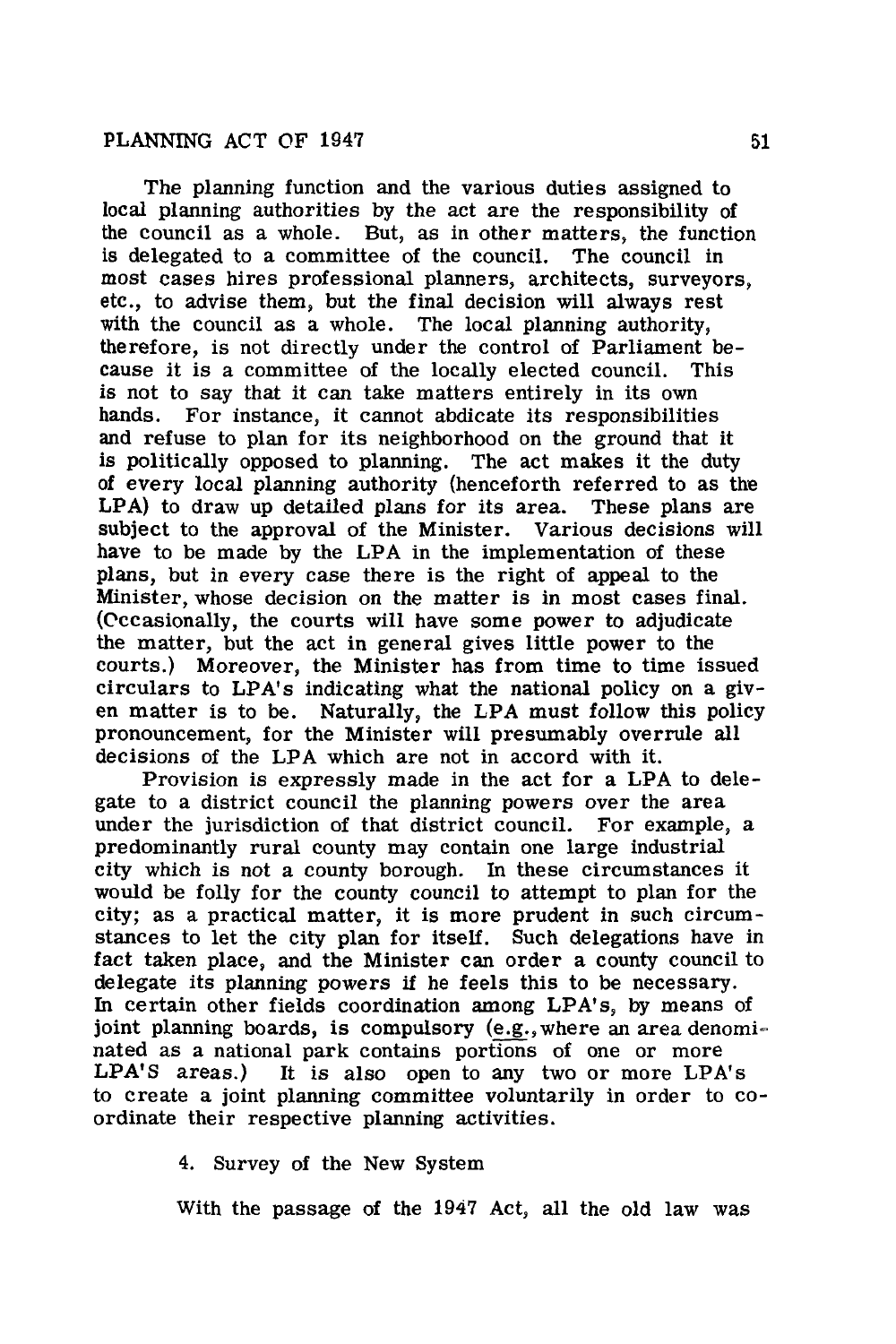repealed, all the operative schemes under previous acts were to come to an end on a day fixed by the act, and all interim planning control was to cease. In its stead, complete planning control was vested in the LPA's. Their permission was required for all development, whether in town or country, whether or not the development was in accord with the development plan, and whether or not the development had been permitted by previous schemes. They were required to establish development plans, to be approved by the Minister, which were to be available for public inspection. Roughly, these plans were to show the LPA's future developmental schemes for the area. However, it was not intended that the plan should be binding; it was merely to act as a guide to potential developers as to what the LPA's decisions in this particular case might be. emphasized the importance of the development plan, as compared to the previous schemes, which, once formulated, were binding on the planning authority.

Secondly, as a result of the vesting of all development rights in the State, the compensation aspects of planning were radically changed. No compensation would be payable for a refusal of permission to develop (technically styled by the act as "planning permission") although compensation would be paid under the act to every owner of land who could prove he had sustained substantial loss as a result of the operations. Since the act was aimed at removing the "compensation bogey," which had been the chief stumbling block to successful planning in the. past, the sums which local authorities (and all government departments) were to pay upon compulsory acquisition of land were reduced under the act on the theory that the landowner had already been compensated under the act for his loss of development value. Therefore all the acquiring authority needed to pay was the present use value of the land; in many cases, of course, this would be a mere fraction of the current market value of the land. Further, the cumbersome procedure through which local authorities had previously had to go in order to acquire land was considerably simplified.

To summarize, the theory of the act was to assume all development rights in land for the State; to collect "betterment" by way of development charges, payable by any landowner who wished to develop his land; to compensate all landowners who could show that the development value in their land, now assumed by the State, was above certain fixed de minimis figures; to ensure by this means that land could be purchased by local authorities and government departments fairly at a price which was not excessive; to ensure also that land would be bought and sold on the open market at its present use value, and thus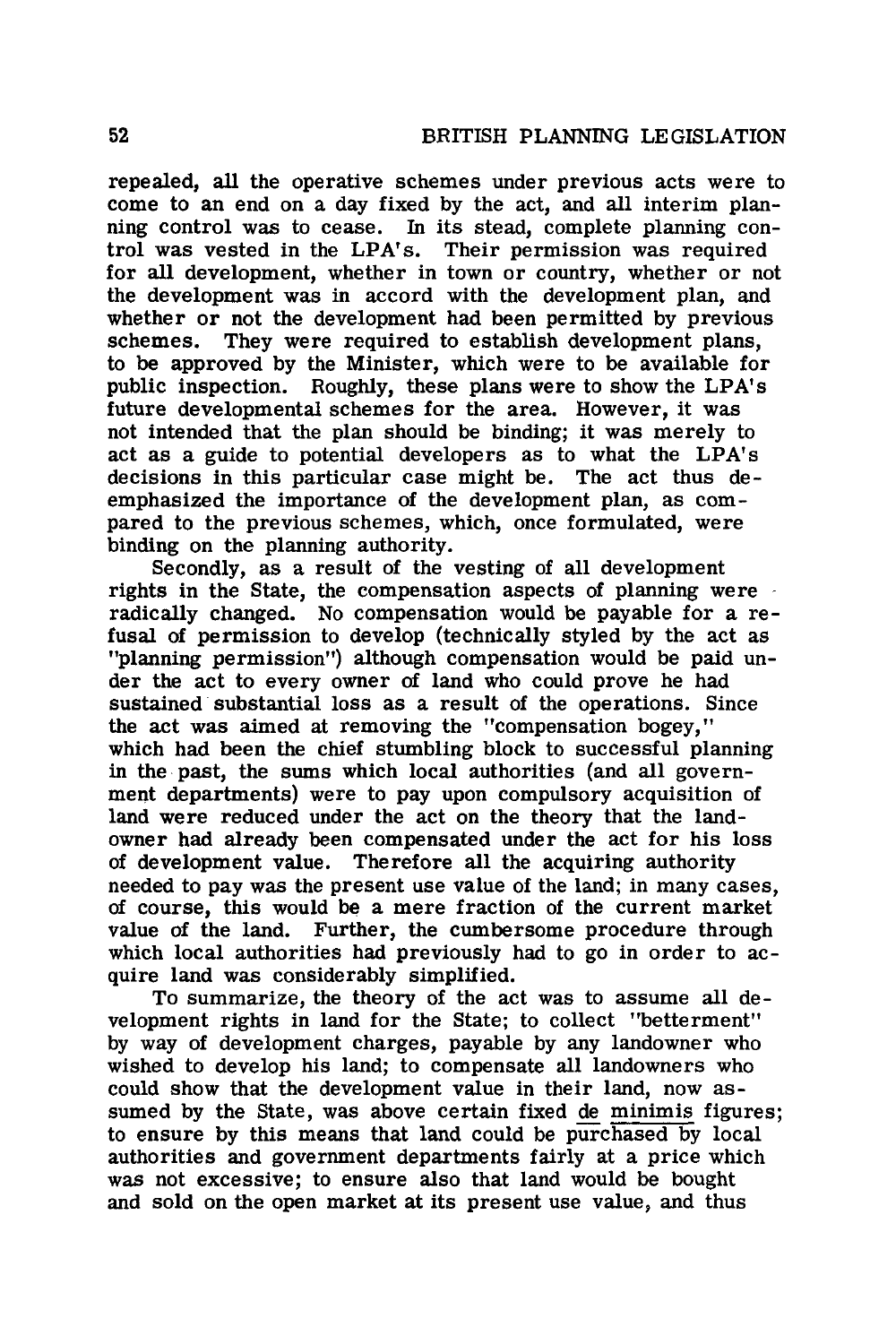discourage speculation in the property market; to divorce straightforward planning for future land use from compensation problems by paying compensation for all future restrictions on land use in one lump sum; and finally, to create a system whereby effective planning for the future with some degree of government supervision would be possible. At the same time, however, adequate arrangements were made for the review by the courts of arbitrary official action; clearly, no program of this sort could be carried through without some infringements of property rights. There was a real need to protect the individual against arbitrary action, against action which could not be reconciled with any reasonable policy decision. The courts, of course, always have authority to judge whether any official has acted within the terms of his grants of power, including a Minister of the Crown. Although the act deliberately excludes the courts from adjudicating upon many of the questions which will be raised by the operation of the act, nevertheless no official can go beyond the powers which he is given by the act; and in this respect the courts have an invaluable role to play-a role which is not easily inferred from a study of the cases which come before them, but rather from the cases which do not reach the courts because an offi• cial has been restrained by the threat of judicial action.

B. The 1947 Act: The **Meaning** of "Development"

Since a crucial portion of the act deals with "development," it is essential that the meaning of this word be clearly understood. The act says: "'development' means the carrying out of building, engineering, mining or other operations in, on, over or under land, or the making of any material change in the use of any buildings or other land  $\ldots$   $\cdot$   $\cdot$  <sup>68</sup> This definition is not complete in itself, for some of the included terms are themselves later defined by the act; but, taking a prima facie view, it will be seen that the act contemplates an expansive scope for the word. To take the first half of the definition-''building, engineering, mining or other operations in, on, over or under land"; a later section of the act provides that building operations include "rebuilding operations, structural alterations of or additions to buildings, and other operations normally undertaken by a person carrying on business **as a** builder.  $\ldots$ <sup>169</sup> That is a remarkable definition; it seems that the habits of builders have been adopted by Parliament as one of

<sup>68.</sup> The 1947 Act, §12(2).

<sup>69.</sup> Id. at \$119(1).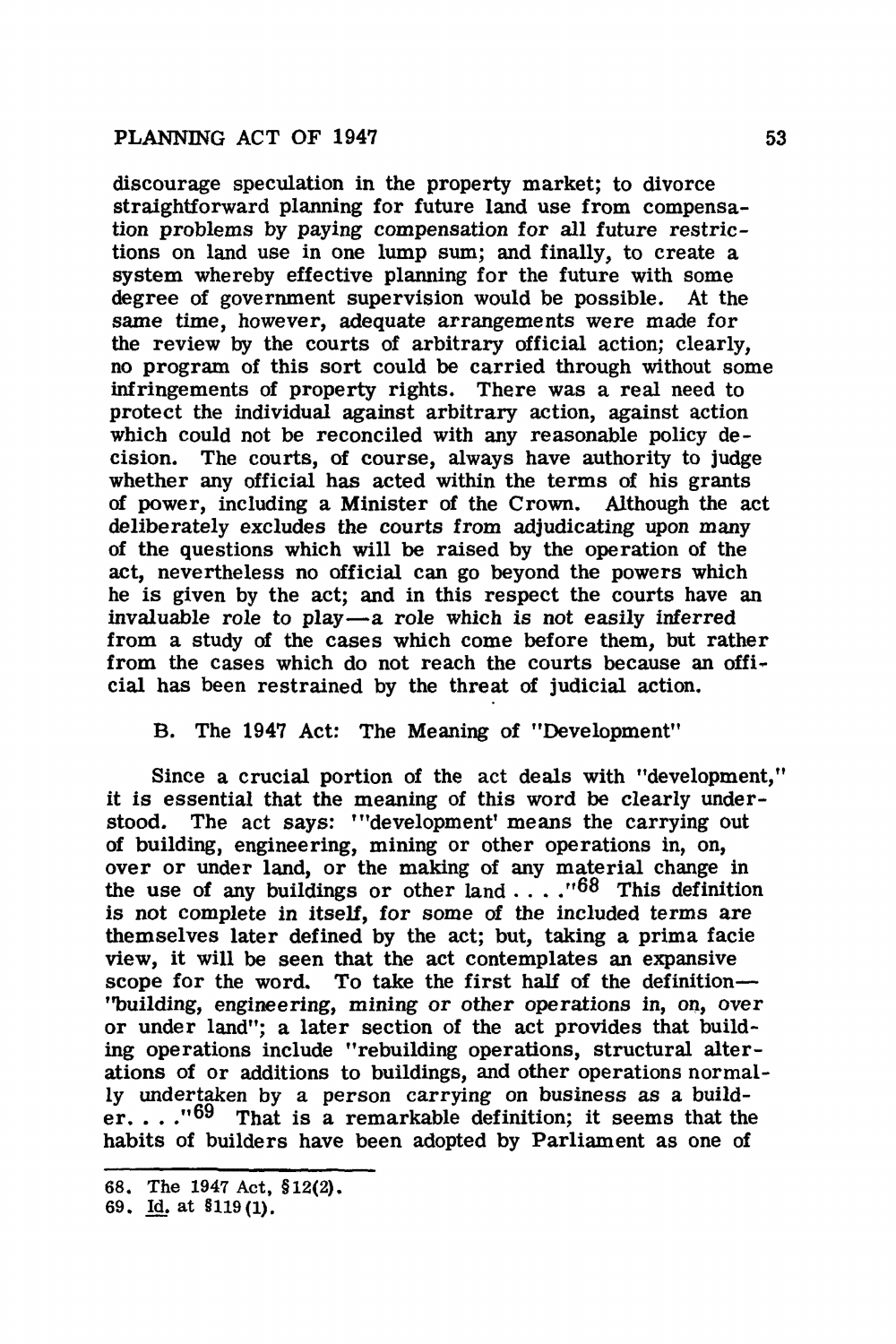the touchstones of the act. Strangely enough, there has been little litigation on the point, although there will surely be some in the future as the bare bones of the act become clothed with the detail of case law. "Engineering operations" are defined to include "the formation or laying out of means of access to highways<sup> $170$ </sup>—thus bringing this type of building activity (which had previously been controlled by the Minister of Transport) within the scope of planning legislation. However, whereas previous restrictions (under the Ribbon Development Restriction Acts) had applied only to main highways, the 1947 Act applies to all roads. The legislative purpose here, namely, the restriction of building which would be injurious to road safety, shows again the very broad scope of the planning acts. Their purpose is to protect every conceivable aspect of public welfare which can be protected by restrictions of "development." "Land" is defined in a manner agreeable to most real property lawyers, if not to the layman, as "any corporeal heriditament, including a building as defined by this section, and in relation to the acquisition of land. . . includes any interest or right in or over land... $^{171}$ 

The second half of the definition of development, i.e., "the making of any material change in the use of any buildings or other land," deals with something quite different, namely, a difference in the use to which buildings or land are put. This half of the definition expressly excludes a change in the use of land occurring by way of building operations upon it. True, this does materially alter the use to which the land is being put but the draftsman wished to keep the two types of development quite separate, for differing restrictions are later placed upon them.<sup>72</sup> Any change in the use of land or in the use of

<sup>70.</sup> Ibid.

<sup>71.</sup> Ibid, "Acquisition" of land here refers to condemnation-for which the legal term of art in Britain is "compulsory acquisition."

<sup>72.</sup> It would be appropriate to comment here upon the widely different methods of statutory construction used in Britain and the United States. In Britain, evidence of the purpose of legislation, as expressed through Parliamentary debate, through committee reports upon which the legislation is based, or through any other means, is not admissible in court. The act is to be construed on its own, and in the event of ambiguity, the court will strive to ascertain the intention of the Parliamentary draftsman. The intention of this individual is, of course, irrelevant, except insofar as the court is endeavoring to find the meaning of the document as a whole. If there is a thinking mind behind the act, this mind is that of the draftsman; and in passing the act, Parliament must have presumed its intent from the document which was before it, and, again, the only method by which this could have been done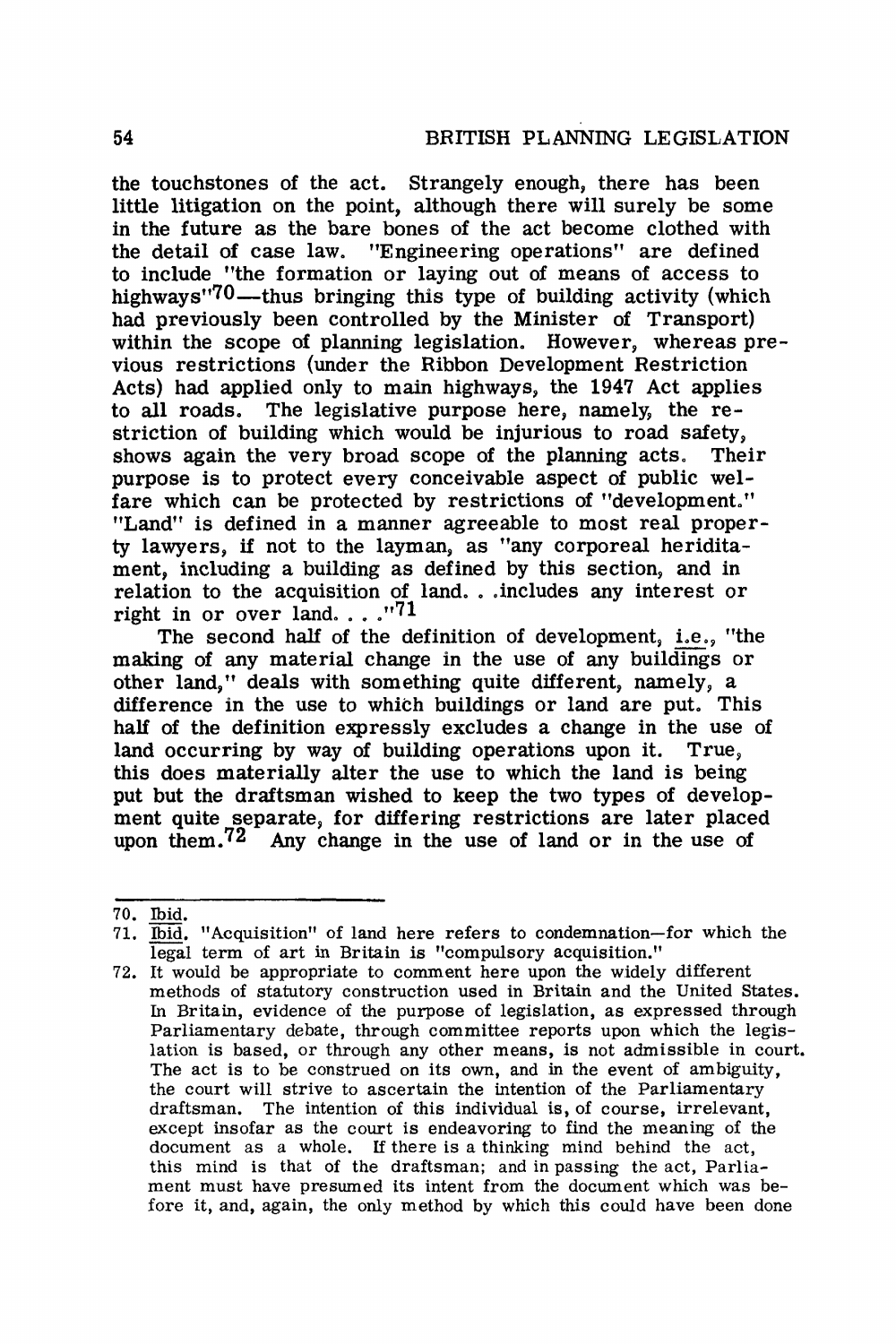buildings upon it is therefore development. Clearly, no statute could successfully control such a vast field of activity as this, and it is therefore not surprising that later sections exclude many types of use change from the operation of the act. A building is defined as "any structure or erection and any part of a building as so defined.  $\ldots$ .<sup>173</sup> Thus a wall, a billboard, or a gas pump are all buildings for the purposes of the act.

Not content with this rather exhaustive definition, the act delineates certain activites which are expressly included within the definition. For example, the use as two separate dwelling houses of a building which was formerly used as a single dwelling house is definitely development; that issue is reasonably simple. Great difficulties, however, attach to the restrictions to dumping refuse.<sup>74</sup> Again, the use of the exterior of any building for the display of advertisements is also development. This somewhat strained definition of the word was needed in order to give the Minister the power to regulate advertisements generally.

Just as some activities are expressly included in the meaning of the word "development," others are excluded - some by the act itself, others by later orders made by the Minister. These exceptions cover a vast amount of activity which would otherwise be development and therefore merit some detailed study.

First, repair and maintenance work on a building "being works which affect only the interior of the building or which do not materially affect the external appearance of the build $ing''75$  does not constitute development. The aim of the relaxed control here is quite clear. If you paint the outside of your

(Footnote continued)

73. The 1947 Act, § 119(1).

was for Parliament to have tried to assess the intent of the author of the document. This is the theory, at least. It is useful insofar as the ordinary citizen, were he so adventurous as to try to understand the planning legislation, would have wondered, on encountering its less cogent passages, "What are they trying to get at here?" Thus it is not uncommon for courts to ask themselves, "What was the intention of the draftsman of this particular phrase?"

<sup>74.</sup> Dumping refuse is development except where the land has been used for that purpose before and the height and superficial area of the deposit is not increased by the dumping. This concept of adding to a pile of refuse without increasing either its height or its superficial area is not easy to grasp; perhaps the meaning is that refuse can be put into holes in the ground without this being development, but may not be piled above the ground. This subject is not as abstruse as may first appear since the aim of the section is clearly to restrict the continued spoilation of the countryside by slag-heaps near the coal mines.

<sup>75.</sup> The 1947 Act, §l2(2)(a).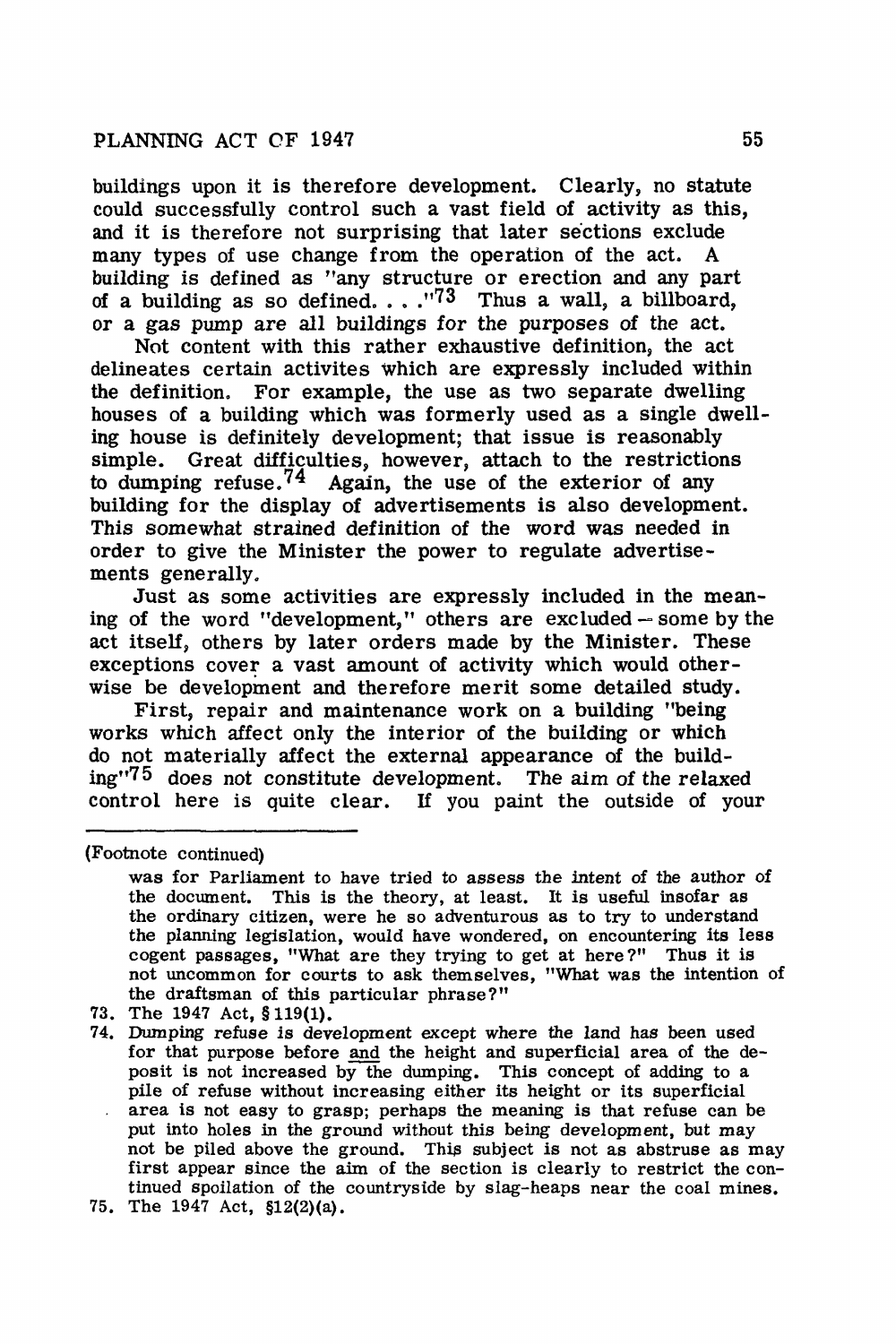the act from the definition of development. The act also deals with other types of activity which are included within the definition (and which, under the 1947 act, had to be accompanied by the payment of a development charge) but for which no planning permission is necessary.

1. Development Not Requiring Permission

All the situations which do not require planning permission have one thing in common; namely, a reversion to some former use made of the land. Briefly, they are as follows:

a. If land was being used on the day upon which the act came into effect for some purpose other than that for which it was normally used, no permission is required for a reversion to normal usage. (Nor would a development charge have been payable.)

b. If land is habitually used for one predominant purpose, but on occasions is used for some other purpose, no permission is necessary for the periodic change in use (though presumably the user would have to produce evidence of the custom if challenged).

c. If land was unoccupied when the act came into effect, then permission for a reversion to its normal use when occupied would not be required.

2. Challenge of Decisions Relating to Development

The LPA's are charged by statute with formulating development plans and enforcing them. $80$  If development takes place without their permission, they can order the owner to restore the land to its previous condition. Clearly, therefore, the determination by the LPA as to whether a certain undertaking does or does not constitute development is of vital importance. In order that developers may be able to plan their business with at least some degree of security, the act provides that any person may obtain from the LPA a determination as to whether, in their opinion, a certain activity will or will not constitute development. If they obligingly determine that it does not constitute development, then the developer may proceed without applying for or obtaining their permission.

<sup>80.</sup> We shall look more fully into their powers of control over non-conforming uses later; we are here concerned with their control over development.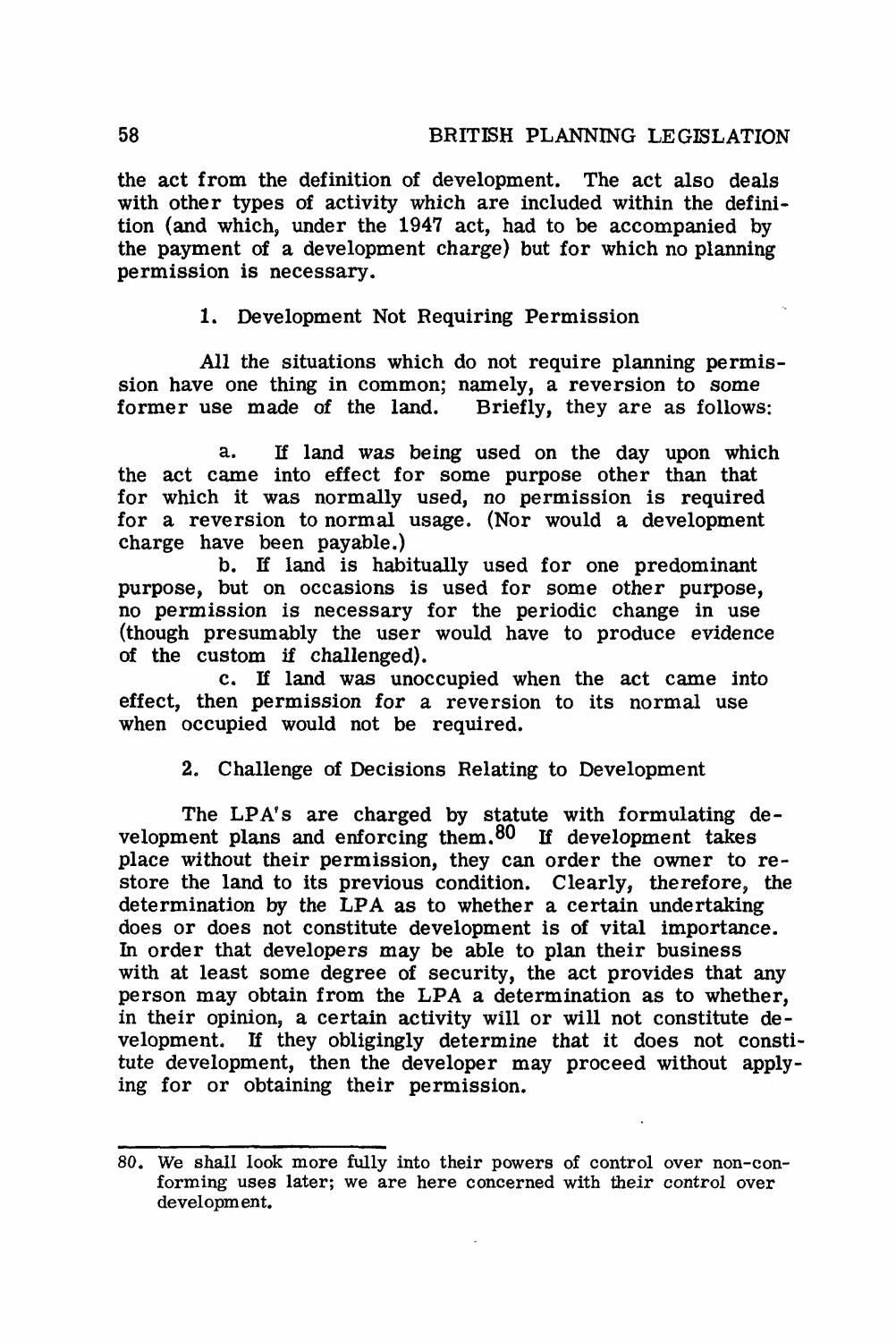(Nor would he have had to pay a development charge under the 1947 Act.) If, however, they are of the opinion that it is development, the developer may still formally apply for planning permission which might well be granted. The grant of planning permission means that the development in respect to which it is issued has been allowed by the LPA. A grant of planning permission "runs with the land," but its effect is limited to the particular type of development which it authorizes. LPA's cannot give a blanket power to develop. Each time a different form of development is considered, planning permission therefor must be obtained. No development may be undertaken without planning permission from the LPA. Of course, a determination by the LPA that the activity proposed is development does not of itself mean that they will prohibit it; it merely means that they have the power to prohibit it. If they refuse permission, the developer may appeal to the Minister on two grounds: first, that the activity did not constitute development, and second, that even if it did, the LPA ought not to have prohibited it. If he fails in his appeal to the Minister, the road becomes more arduous. He can appeal nowhere else from the decision that his activity, being development, ought to be prohibited; but he can still appeal to the courts on the ground that his activity does not constitute development. However, there is considerable risk attached to such a course. Before the developer may resort to the courts, he must first apply for, and be refused, planning permission. He must then, at obviously considerable risks, go ahead with his development and await the "enforcement notice" from his LPA, ordering him to dismantle his development. At this stage he can go to a court of summary jurisdiction, and thence to the High Court, and allege that the notice is invalid because the construction or change of use to which it relates does not constitute development. The court may overrule the decision both of the LPA and of the Minister. However, it would be a hardy litigant who entered upon so hazardous an adventure, unless perhaps to secure a year.or two of undisturbed violation.Bl The procedure may justly be criticized on the ground that there are three standards as to what constitutes development; that adopted by the LPA's (which may vary from county to county),that adopted by the Minister, and that adopted by the courts on appeal from the decision of the Minister. In the course of time, no doubt, the decisions of the courts will come to control the matter, but, as has been pointed

<sup>81.</sup> This is the only case, incidentally, in which the decision of the Minister on a particular point is not final.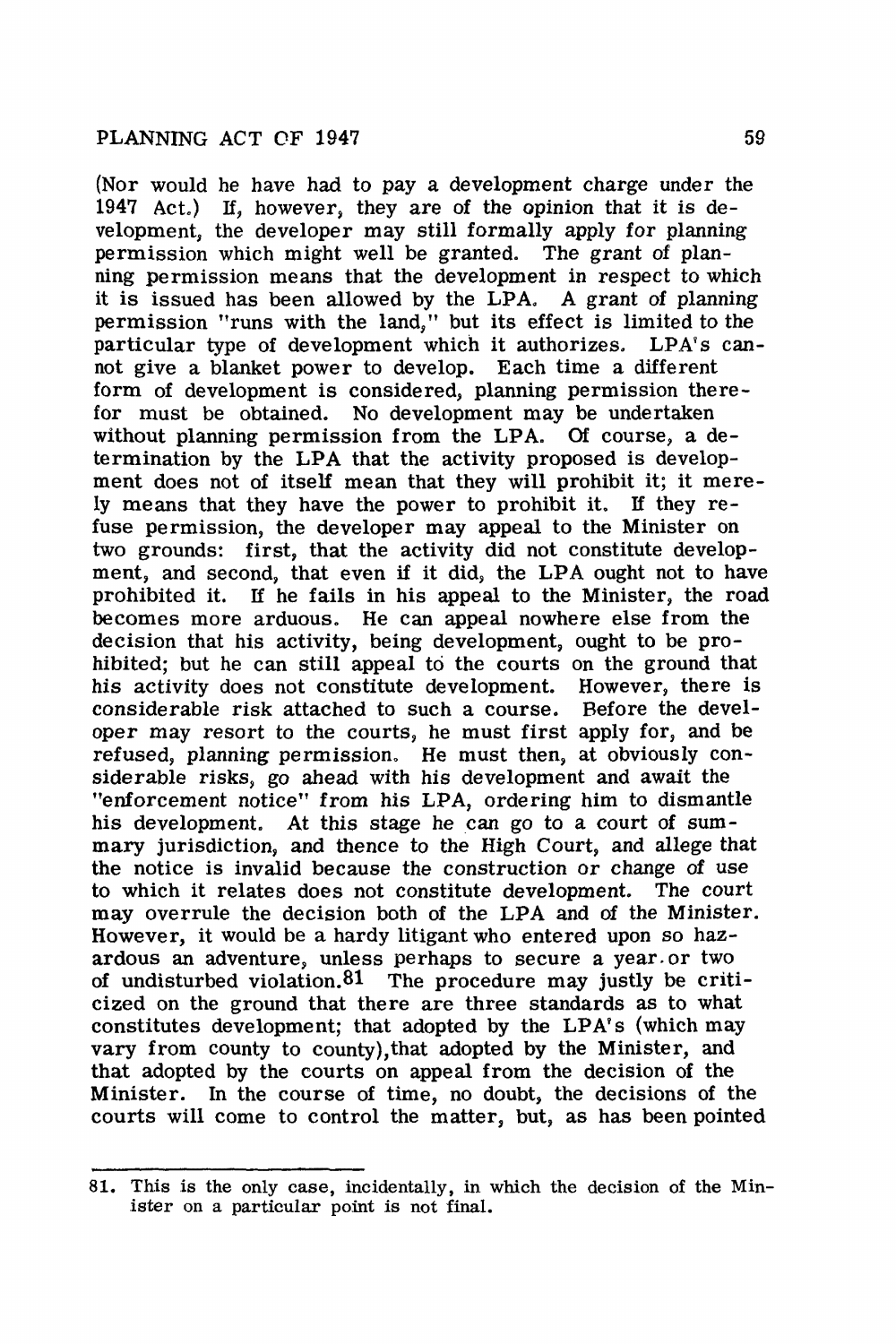out, it will take a succession of optimistic gamblers taking their cases to court before the question is adequately covered by case law.

A recent case  $82$  has held that there is nothing in the act to prevent a court from giving a declaratory judgment on the question of development. If this decision is upheld, it will, of course, spare the developer the hazard of proceeding with his development in defiance of an adverse decision by the LPA and the Minister. However, it is unlikely that the limited judicial review allowed on this point will ever produce a significant body of judge-made law. Rather it is meant to act, and does act, as a check upon the discretion both of the LPA's and the Minister. Since both the LPA and the Minister must give reasons in writing if they refuse an application for planning permission, this appeal to the courts does act as some kind of safeguard, though it must be remembered that the point of appeal is limited to the question: Was the activity in respect of which the enforcement notice was served "development" within the meaning The courts may not pass judgment on the reasonableness of the LPA's or the Minister's decision to refuse permission. This is deemed to be a question which can best be solved through political means, and probably is best solved in this way, for it is strongly felt in Britain that political questions should be answered by politicians who are responsible to the people, rather than by judges, who are not.

# C. The 1947 Act: Control of Development

The distinction between planning and zoning, between the drawing of plans and their enforcement, is not as strongly emphasized by the 1947 Act as it has traditionally been in American jurisdictions. The same body, namely, the LPA, both formulates plans and enforces them; therefore, the control of development begins with the formulation of the "development plan."

# 1. The Making of Development Plans

One of the principal aims of the act was to restrict private development. The power to decree what type of development shall be restricted and to enforce these decrees lies with the **LPA.** The act requires each LPA to establish a development plan; and, in order to afford a measure of control

<sup>82.</sup> Pyx Granite Co. v. Minister of Housing & Local Government., [1958] 2 Weekly L. R. 371 (C.A.).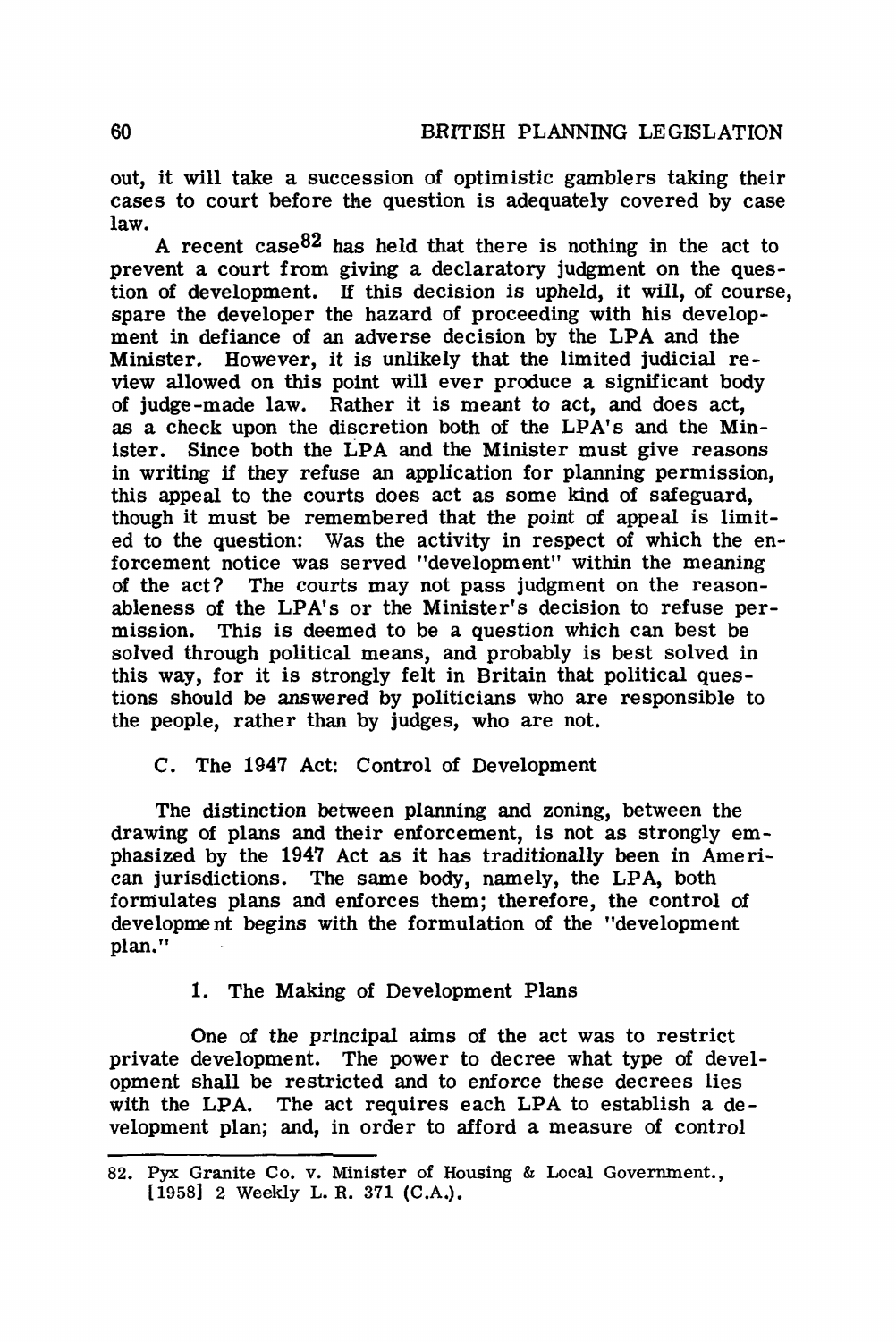until such time as the plan is completed and approved, all land is deemed to be subject to immediate development control. Thus, even though no development plan is in existence, still the potential developer must secure LPA permission for his development. This may be refused, in which case the developer still has certain remedies-appeal to the Minister, carrying on and risking enforcement proceedings, or, under certain circumstances, he can compel the local authority (not the LP A) to purchase his land.

Development plans under the 1947 Act differ from those which were made under previous legislation in several important respects. They are not, for example, permanent in any way. Indeed, they are required by statute to be reviewed every five years or more often if the LPA thinks necessary. Again, every LPA was required to produce a development plan by 1951 unless the Minister granted an extension. Lastly, there is a great difference between the effect of a "scheme" under the earlier legislation, and a "development plan" under the 1947 Act. A scheme brought about a change in the local law when it came into operation, for all the land in the area covered by the scheme was subject to its provisions. The scheme was binding on the land, in other words, and therefore had legal effects. Under the new act, the development plan is not an effective legal document, for it does not bind land in the area to which it relates.  $83$  It is merely a guide for potential developers as to the probable decisions of the LPA with regard to the grant or refusal of planning permission with respect to any particular piece of land. Only the individual grant or refusal of permission by the LPA is binding on the land, and even this may not be final—for the LPA can change its mind or it can be overruled by the Minister. Under the earlier acts, a scheme, once brought into operation, was extremely difficult to alter and was binding both on landowners and on the local authority. The situation at present is, therefore, that a developer can be fairly sure that if his development is in contravention of what is proposed by the development plan, then permission for such development is not likely to be granted by the LPA. On the other hand, if it is in accord with the proposed plan, then permission is likely to be granted. These measures were passed in order to create a flexibility in planning control which could, if used wisely, make the decisions of the LPA accord with current needs and national development.

Jf it be asked what purpose a development plan could serve under these circumstances, the answer (not to be found in any

<sup>83.</sup> An exception occurs in the case of "designated land"-see infra at 66.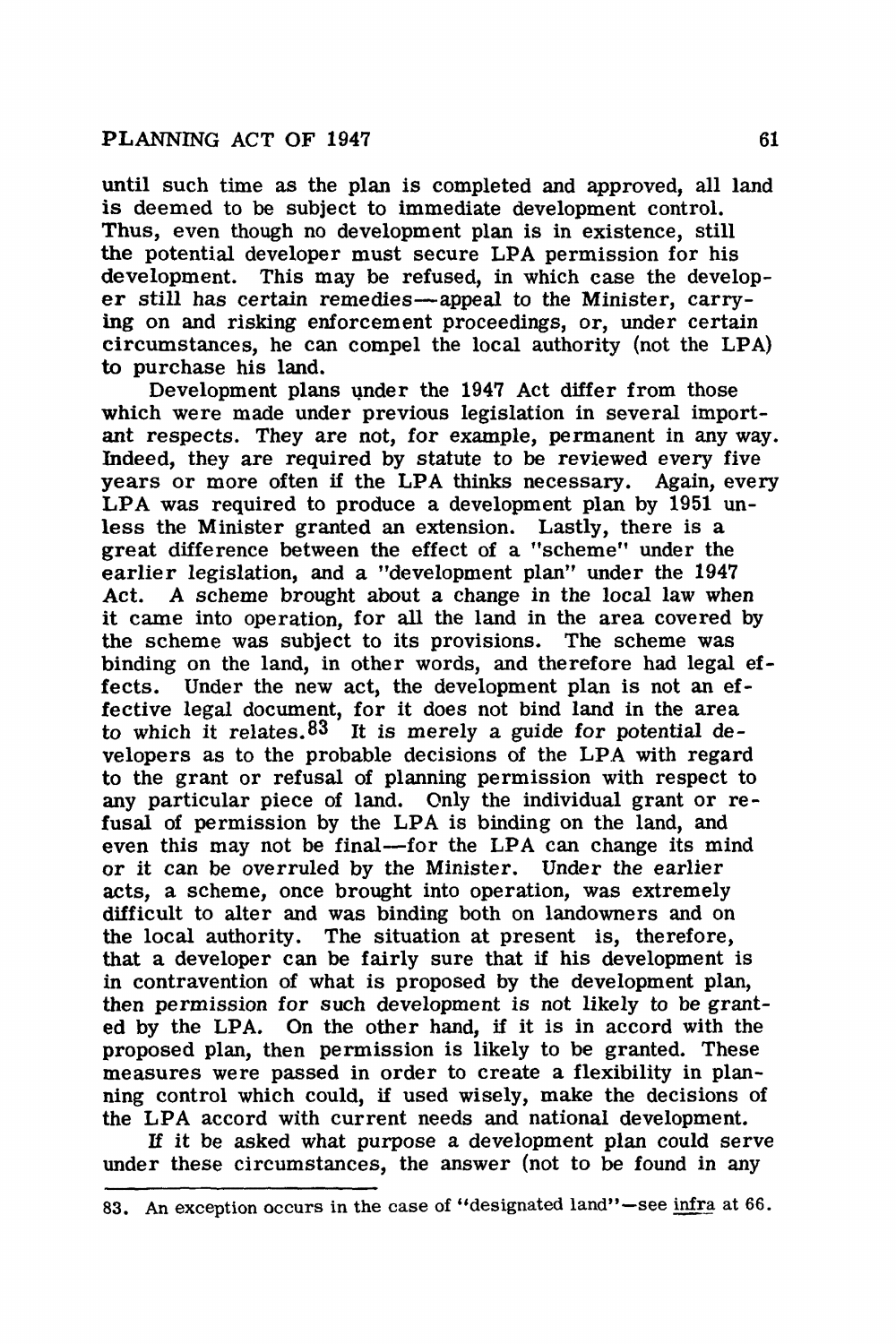official pronouncements) is probably that it was an effective way of forcing local planning authorities to plan intelligently. The plans which they produced had to be approved by the Minister; in other words, they had to accord with national planning policy, and they had to be approved by professional planners, employed by the Minister, as being good and sensible planning. If the LPA's had not been required by statute to produce plans, they might well have paid little attention to planning problems and granted or refused planning permission on a completely arbitrary basis. The development plan is therefore more than just a guide for developers. Requiring a development plan spurs the LPA's to action, provides a method of acquiring national data, and gives the Minister some initial control over the planning of the whole country. Although the act has little to say about the exact form which a development plan should take, the Minister has issued, by means of circulars to planning authorities, quite complex regulations as to how they should go about drafting a plan and as to the type of information he expects it to contain when it is presented to him for approval. The plan should be preceded by a survey of the area, indicating what the present situation is, and what are the potentialities of the area.

The information required in a preliminary survey can be summarized as follows:

- I. Physical Conditions
	- (1) Existing land use
	- (2) Age and condition of buildings
	- (3) Quantities of building uses
	- (4) Residential density
	- (5) Land unsuitable for building purposes.
- II. Ancient Monuments and Buildings of Architectural Interest
- III. Rural Community Structure
- N. Population
- V. Industry and Employment
- VI. Minerals
- VII. Agriculture and Forestry
- VIII. Communications
	- (1) Roads
	- (2) Railways, docks, harbours, and canals
	- (3) Gas supply
	- ( 4) Land drainage
	- IX. Social Services
		- (1) Education
		- (2) Health
	- X. National Parks, Conservation, and Amenity Areas
	- XI. Holiday Development<sup>84</sup>